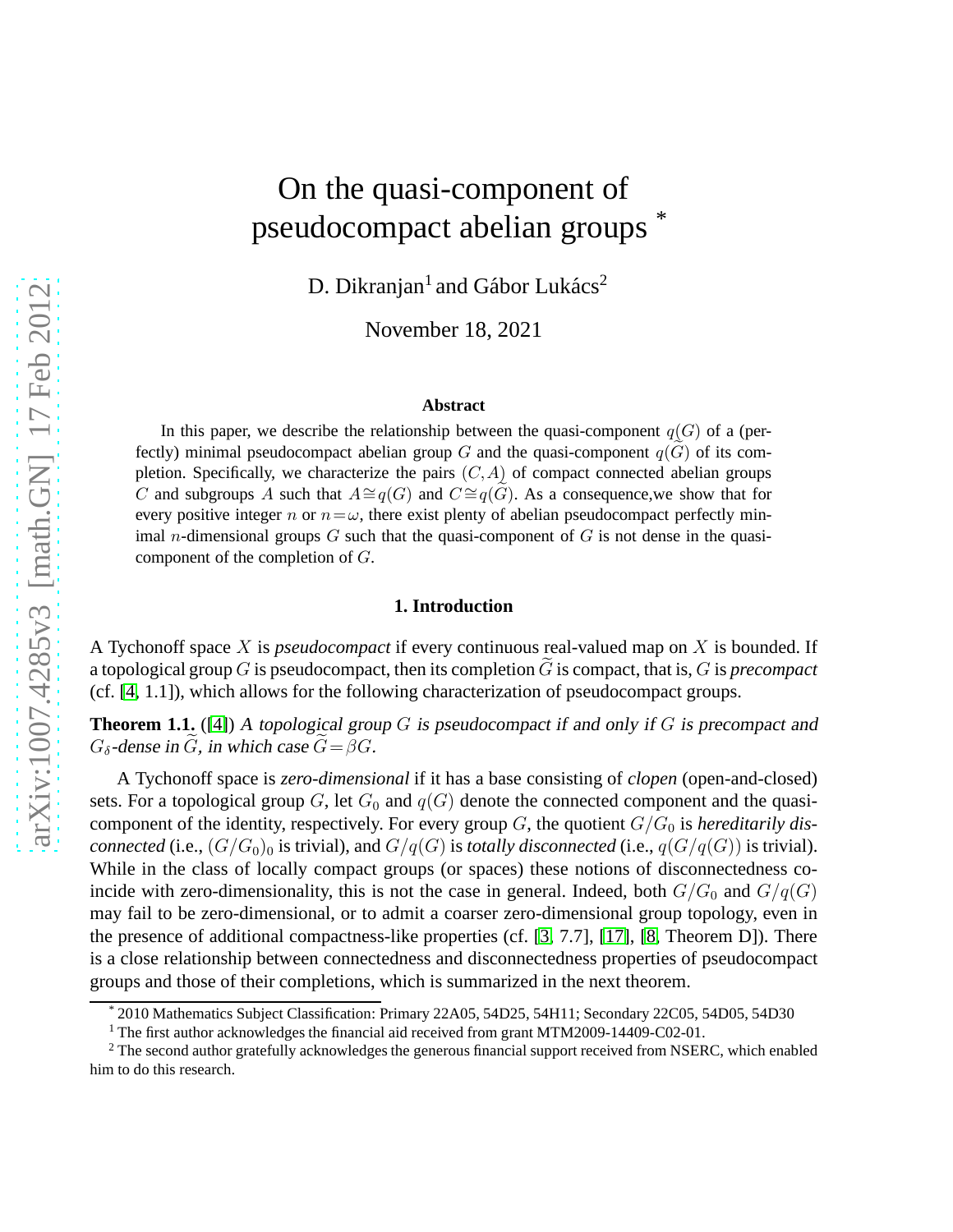<span id="page-1-2"></span>**Theorem 1.2.** Let G be <sup>a</sup> pseudocompact group. Then:

(a) ([\[5,](#page-7-4) 1.4])  $q(G) = q(\widetilde{G}) \cap G = (\widetilde{G})_0 \cap G;$ 

- (b) ([\[26\]](#page-8-0)) G is zero-dimensional if and only if  $\tilde{G}$  is zero-dimensional;
- (c) ([\[7,](#page-7-5) 1.7])  $G/q(G)$  is zero-dimensional if and only if  $q(G)$  is dense in  $(\widetilde{G})_0 = q(\widetilde{G})$ ;
- (d) ([\[2,](#page-7-6) 4.11(b)])  $G/G_0$  is zero-dimensional if and only if  $G_0$  is dense in  $(\widetilde{G})_0 = q(\widetilde{G})$ , in which case  $G_0 = q(G)$ .

We say that a pair  $(C, A)$  of a group C and its subgroup A is *realized* by a group G if  $A \cong q(G)$ and  $C \cong q(G)$ . In a previous paper, the authors obtained sufficient conditions for a pair to be realizable by pseudocompact abelian groups that satisfy various degrees of so-called minimality properties (cf. [\[8,](#page-7-3) Theorem D′ ]). In this paper, we obtain a complete characterization (i.e., necessary and sufficient conditions) for the same.

Recall that a (Hausdorff) topological group G is *minimal* if there is no coarser (Hausdorff) group topology on G (cf. [\[23\]](#page-8-1) and [\[11\]](#page-7-7)). For a pseudocompact group G, the quotient  $G/q(G)$  is totally disconnected and pseudocompact, and thus, by an unpublished result of Shakhmatov, admits a coarser zero-dimensional group topology (cf. [\[8,](#page-7-3) Theorem B]). Therefore, Shakhmatov's result implies that for a pseudocompact group G, if  $G/q(G)$  is minimal, then it is zero-dimensional. If in addition G is minimal and abelian, then the converse is also true.

<span id="page-1-0"></span>**Theorem 1.3.** ([\[6,](#page-7-8) Theorem 3], [\[7,](#page-7-5) 1.7]) Let G be a minimal pseudocompact abelian group. Then the following statements are equivalent:

- (i)  $G/q(G)$  is zero-dimensional;
- (ii)  $q(G)$  is dense in  $(\widetilde{G})_0=q(\widetilde{G})$ ;
- (iii)  $G/q(G)$  is minimal.

A group G is *totally minimal* if every (Hausdorff) quotient of G is totally minimal (cf. [\[9\]](#page-7-9)); G is *perfectly* (*totally*) *minimal* if the product  $G \times H$  is (*totally*) *minimal* for every (*totally*) *minimal* group  $H$  (cf. [\[25\]](#page-8-2)). In an earlier paper, the authors proved the following:

<span id="page-1-1"></span>**Theorem 1.4.** ([\[8,](#page-7-3) Theorem D']) Let  $C$  be a connected compact abelian group, and  $A$  a subgroup of C. Then there exists a pseudocompact abelian group G such that  $A \cong q(G)$  and  $C \cong (G)_0 = q(G)$ , and in particular,  $\dim G = \dim C$ . Furthermore, if A is dense in C and

- (a)  $\overline{A}$  is minimal, then  $\overline{G}$  may be chosen to be minimal;
- (b)  $\overline{A}$  is totally minimal, then  $G$  may be chosen to be totally minimal;
- (c)  $\overline{A}$  is perfectly minimal, then  $G$  may be chosen to be perfectly minimal;
- (d)  $\overline{A}$  is perfectly totally minimal, then  $G$  may be chosen to be perfectly totally minimal.

By Theorem [1.3,](#page-1-0) if G is a totally minimal pseudocompact abelian group, then  $q(G)$  is dense in  $(\widetilde{G})_0 = q(\widetilde{G})$ . Thus, the condition that A is dense in C is not only sufficient, but also necessary in parts (b) and (d) of Theorem [1.4.](#page-1-1)

In this paper, we show that in order to realize  $(C, A)$  by a (perfectly) minimal pseudocompact abelian group,  $A$  need not be dense in  $C$ , but a milder condition is both sufficient and necessary. A subgroup E of a topological group G is *essential*, and we put  $E \leq_{e} G$ , if for every non-trivial closed normal subgroup N of G, the intersection  $E \cap N$  is non-trivial.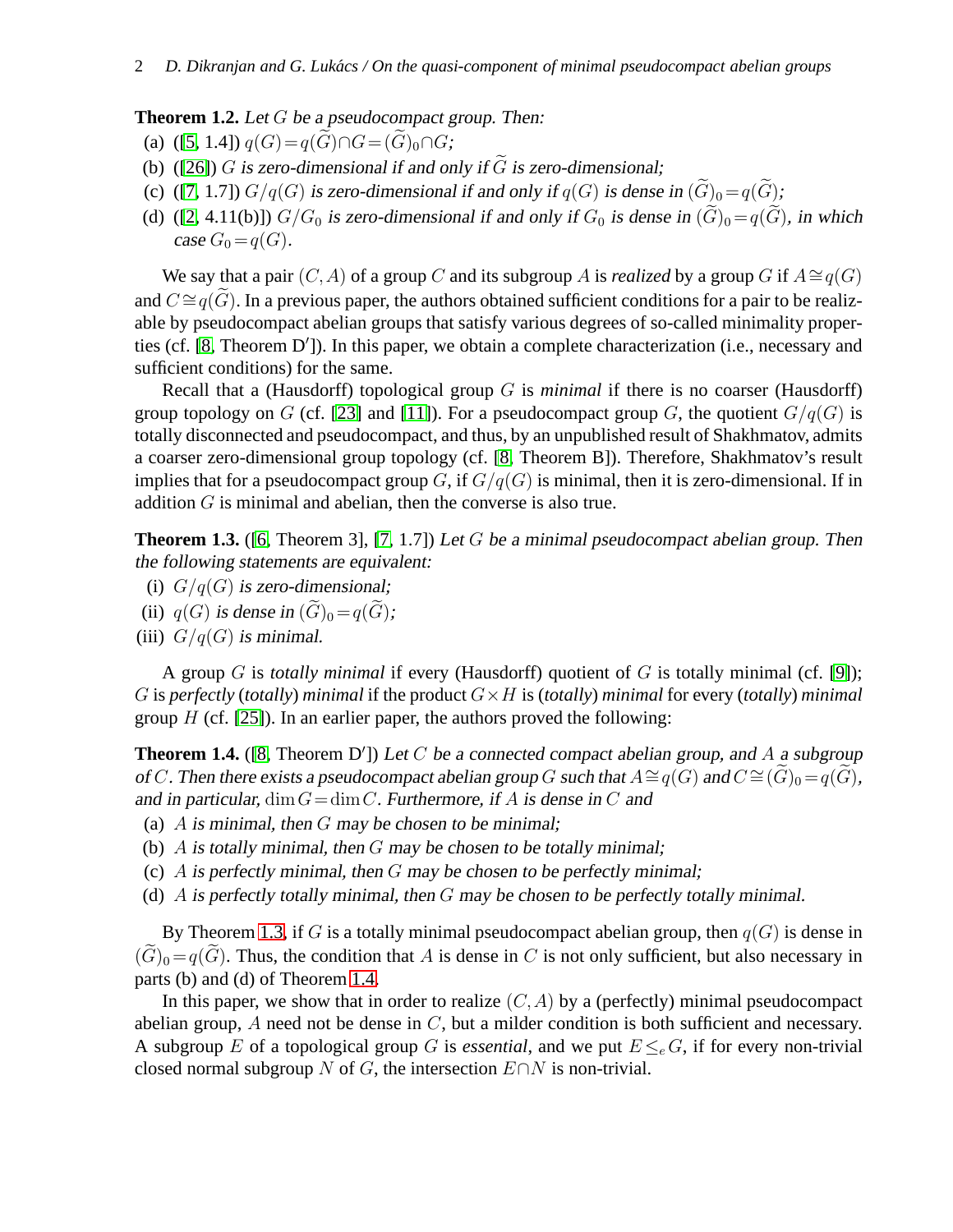<span id="page-2-1"></span>**Theorem A.** *Let* C *be a compact connected abelian group, and* A *a subgroup. Then:*

- (a)  $(C, A)$  *can be realized by a minimal pseudocompact abelian group if and only if*  $A \leq C$ *;*
- (b) (C,A) *can be realized by a perfectly minimal pseudocompact abelian group if and only if* A *is perfectly minimal and*  $A \leq_{e} C$ ;
- (c) (C,A) *can be realized by a (perfectly) totally minimal pseudocompact abelian group if and only if* A *is (perfectly) totally minimal and dense in* C*.*

**Remark 1.5.** If A is an essential subgroup of a compact group  $C$ , then in particular, it is essential in its completion  $A \subseteq C$ , and thus A is minimal (see Lemma [2.4\(](#page-3-0)a) and Theorem [2.1\)](#page-2-0). Therefore, the condition  $A \leq_{e} C$  in Theorem [A\(](#page-2-1)a) implies that A is minimal.

By applying Theorem [A](#page-2-1) to the character group  $\hom(\mathbb{Q}, \mathbb{R}/\mathbb{Z})$  equipped with the topology of pointwise convergence and the annihilator of  $\mathbb Z$  in it, we also obtain a family of "pathological" examples.

<span id="page-2-2"></span>**Theorem B.** For every positive integer n or  $n = \omega$ , there exists an abelian pseudocompact perfectly *minimal group*  $G_n$  *with*  $\dim G_n = n$  *such that*  $q(G_n)$  *is not dense in*  $q(\widetilde{G}_n) = (\widetilde{G}_n)_0$ *, or equivalently,*  $G_n/q(G_n)$  *is not minimal.* 

<span id="page-2-3"></span>The proofs of Theorems [A](#page-2-1) and [B](#page-2-2) are presented in §[3;](#page-5-0) they are based on preservation properties of essential subgroups established in §[2.](#page-2-3)

## **2. Preliminaries: Essential and minimal subgroups**

While preservation of minimality under formation of closed subgroups and products has been thoroughly studied (cf.  $[20,$  Proposition 2.3, Lemma 3.1],  $[11,$  Théorème 1-2],  $[24, 9]$ , and  $[12,$ (6), (3)]), it appears that preservation of essentiality has not been well investigated in the context of topological groups. Our aim in this section is to remedy this state of affairs in the realm of abelian groups.

The relationship between minimality and essential subgroups was discovered independently by Stephenson and Prodanov, and generalized by Banaschewski (cf. [\[23,](#page-8-1) Theorem 2], [\[19\]](#page-8-5), and [\[1,](#page-7-11) Propositions 1 and 2]).

<span id="page-2-0"></span>**Theorem 2.1.** ([\[10,](#page-7-12) 2.5.1], [\[16,](#page-7-13) 3.21]) Let G be a topological group, and D a dense subgroup. Then D is minimal if and only if G is minimal and  $D \leq_e G$ .

The celebrated Prodanov-Stoyanov Theorem states that every minimal abelian group is precompact (cf. [\[21\]](#page-8-6) and [\[22\]](#page-8-7)), and allows for a complete characterization of minimality of abelian groups using the notion of an essential subgroup.

<span id="page-2-4"></span>**Theorem 2.2.** ([\[10,](#page-7-12) 2.5.2], [\[16,](#page-7-13) 3.31]) An abelian topological group  $G$  is minimal if and only if its completion G is compact and  $G \leq_e G$ .

The next two easy lemmas, whose proofs have been omitted, describe elementary properties of the essentiality relation.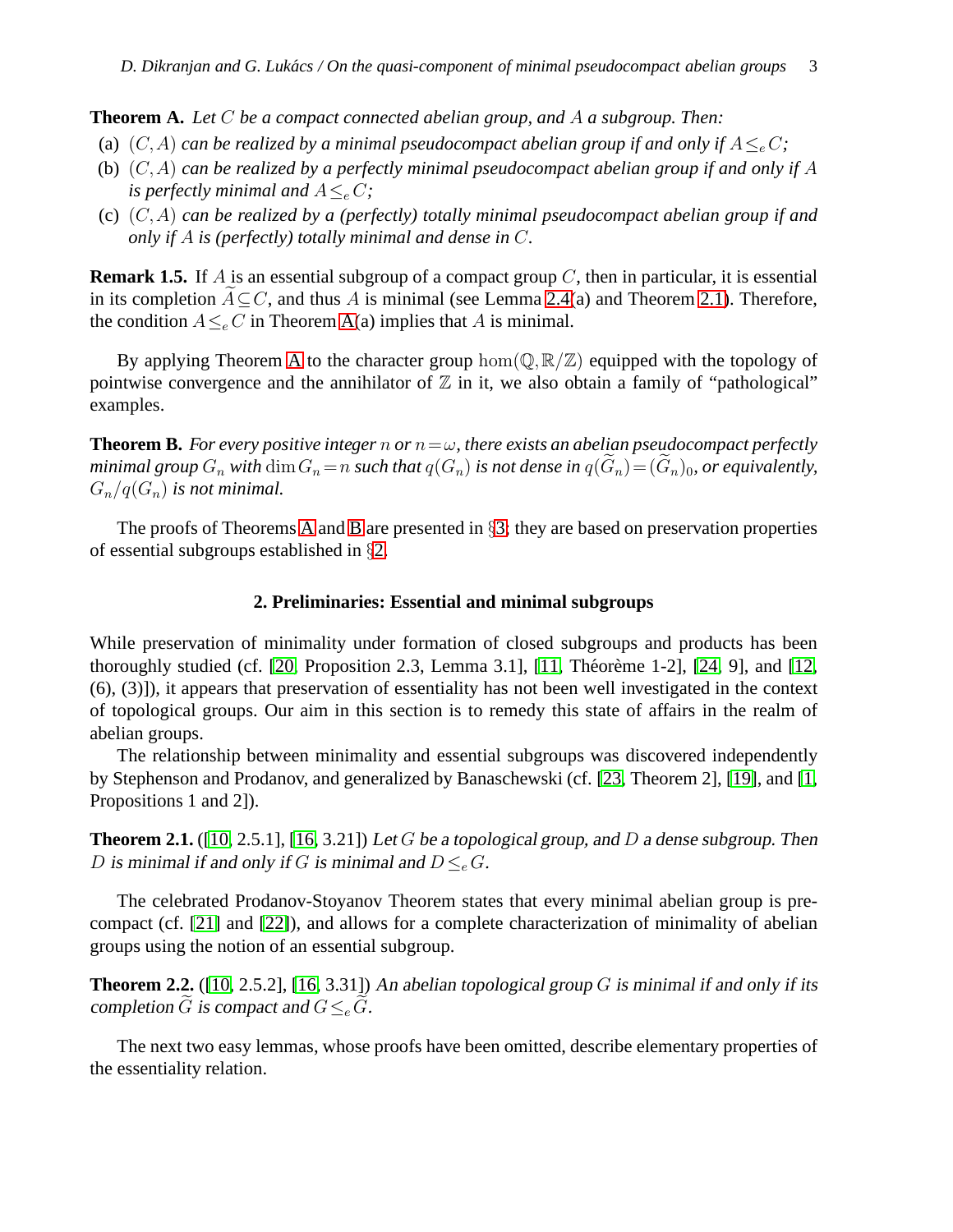$\Box$ 

 $\Box$ 

<span id="page-3-2"></span>**Lemma 2.3.** Let G be a topological group, and E and H subgroups of G such that  $E \subseteq H$ .

- (a) If  $E \leq_e H$  and  $H \leq_e G$ , then  $E \leq_e G$ .
- (b) If H is dense in G, then  $E \leq_e G$  if and only if  $E \leq_e H$  and  $H \leq_e G$ .

<span id="page-3-0"></span>**Lemma 2.4.** *Let* G *be an abelian topological group, and* E *and* H *subgroups.*

- (a) If  $E \subseteq H$ , then  $E \leq_e G$  if and only if  $E \leq_e H$  and  $H \leq_e G$ .
- (b) If H is closed in G and  $E \leq_e G$ , then  $E \cap H \leq_e H$ .

<span id="page-3-3"></span>**Remark 2.5.** Every closed subgroup of a minimal abelian group is minimal (cf. [\[20,](#page-8-3) Proposition 2.3]). Indeed, let G be a minimal abelian group, and M a closed subgroup. Then, by Theo-rem [2.2,](#page-2-4)  $\tilde{G}$  is compact and  $G \leq_e \tilde{G}$ . So, by Lemma [2.4\(](#page-3-0)b),  $M = G \cap (\text{cl}_{\tilde{G}} M) \leq_e \text{cl}_{\tilde{G}} M = \tilde{M}$ . Thus, by Theorem [2.2,](#page-2-4)  $M$  is minimal. (In fact, every closed central subgroup of a minimal group is minimal; cf. [\[10,](#page-7-12) 7.2.5] and [\[16,](#page-7-13) 3.26].) It follows that every closed subgroup of a totally minimal abelian group is totally minimal, and in fact, every closed central subgroup of a totally minimal group is totally minimal (cf. [\[20,](#page-8-3) Lemma 3.1], [\[10,](#page-7-12) 7.2.5], and [\[16,](#page-7-13) 3.27]).

We turn now to preservation of essentiality under formation of products. A topological group G is *elementwise compact* if every  $g \in G$  is contained in a compact subgroup of G, or equivalently,  $cl_G(q)$  is compact for every  $q \in G$  (cf. [\[15,](#page-7-14) 5.4]). Stephenson showed that every elementwise compact minimal group is perfectly minimal (cf. [\[24,](#page-8-4) 9]). The next lemma is a natural extension of Stephenson's result.

<span id="page-3-1"></span>**Lemma 2.6.** *Let* G *be a topological group, and*  $E \leq_e G$ *. If* L *is an elementwise compact group, then*  $L \times E \leq_e L \times G$ *.* 

**PROOF.** Let  $\pi_2: L \times G \rightarrow G$  denote the canonical projection, and let N be a non-trivial closed normal subgroup of  $L \times G$ . If  $\pi_2(N)$  is trivial, then  $N \subseteq L \times \{e\}$ , and consequently  $N \cap (L \times E)$  is non-trivial. Thus, we may assume that  $\pi_2(N)$  is non-trivial. We prove the statement in two steps.

*Step 1.* Suppose that L is compact. Then  $\pi_2$  is a closed map (cf. [\[13,](#page-7-15) 3.1.16]), and so  $\pi_2(N)$ is a closed normal subgroup of G. Thus,  $\pi_2(N) \cap E$  is non-trivial, because  $E \leq_e G$ . Therefore, the intersection  $N \cap (L \times E)$  is non-trivial, as required.

*Step 2.* In the general case, let  $x = (l, g) \in N$  be such that  $g \neq e$ . Since L is elementwise compact, there is a compact subgroup S of L such that  $l \in S$ . Put  $N' := N \cap (S \times G)$ . Then N' is a closed normal subgroup of  $S \times G$ , and it is non-trivial, because  $x \in N'$ . By what we have shown so far,  $N' \cap (S \times E)$  is non-trivial, and in particular,  $N \cap (L \times E)$  is non-trivial, as desired.  $\Box$ 

The next example shows that elementwise compactness cannot be replaced with precompactness, minimality, or completeness in Lemma [2.6.](#page-3-1)

**Example 2.7.** Let p be a prime,  $\mathbb{Z}_p$  the group of p-adic integers, and  $(\mathbb{Z}, \tau_p)$  the integers equipped with the *p*-adic topology. Since  $(\mathbb{Z}, \tau_p)$  is a minimal group whose completion is  $\mathbb{Z}_p$  (cf. [\[10,](#page-7-12) 2.5.6]), by Theorem [2.2,](#page-2-4)  $\mathbb{Z}\leq_e\mathbb{Z}_p$ . However,  $\mathbb{Z}\times\mathbb{Z}$  is not essential in  $(\mathbb{Z},\tau_p)\times\mathbb{Z}_p$  or  $\mathbb{Z}\times\mathbb{Z}_p$  (in the latter, the first component is equipped with the discrete topology). Indeed, if  $\xi \in \mathbb{Z}_p \backslash \mathbb{Z}$ , then  $F := \langle (1, \xi) \rangle$  is a non-trivial closed subgroup of  $(\mathbb{Z}, \tau_p) \times \mathbb{Z}_p$  (and thus of  $\mathbb{Z} \times \mathbb{Z}_p$ ) such that  $F \cap (\mathbb{Z} \times \mathbb{Z})$  is trivial.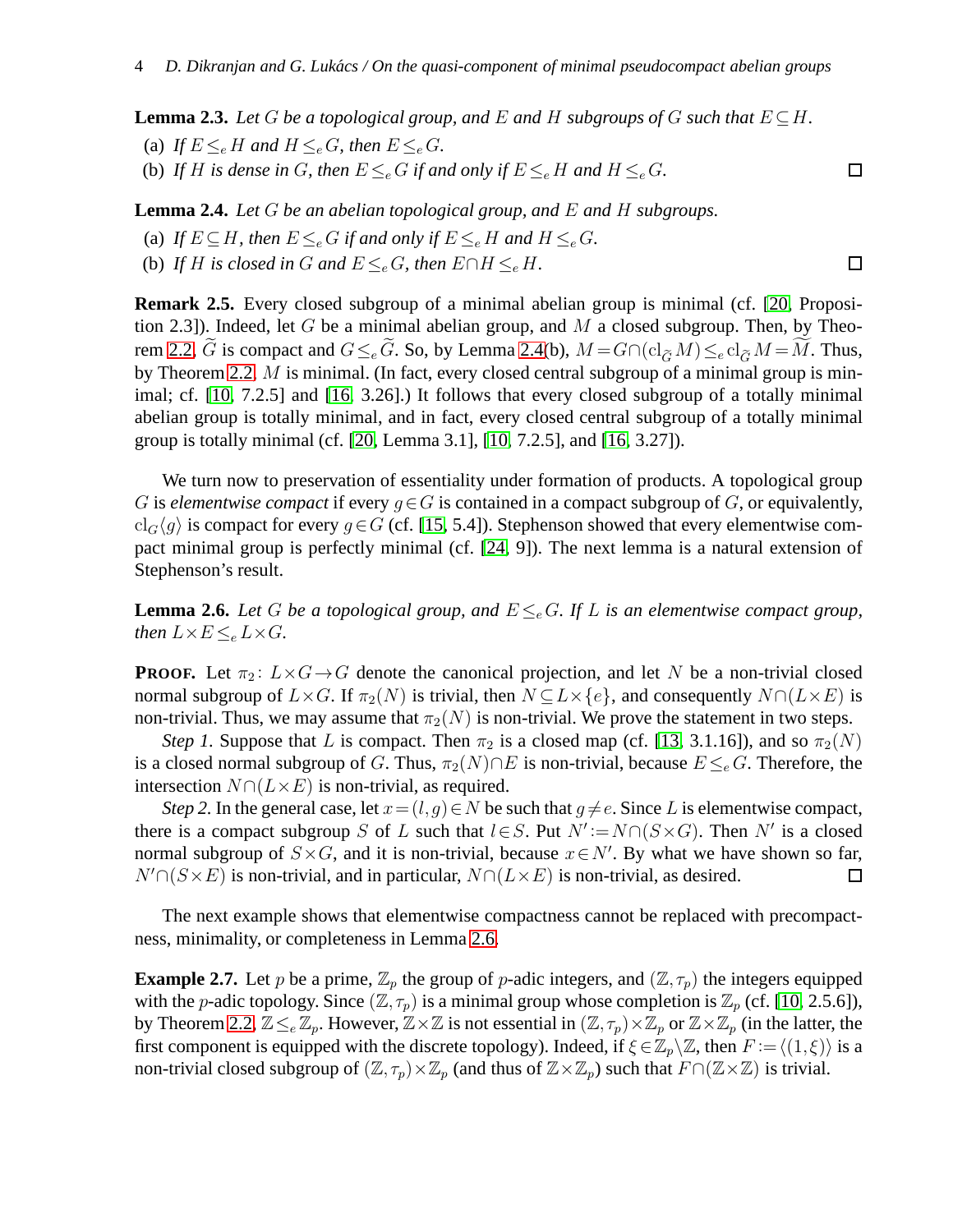It is also worth noting that preservation of essentiality does not imply precompactness, minimality, nor completeness, as the next example demonstrates.

**Example 2.8.** Let p be a prime. Let  $L_1$  denote the direct sum  $\mathbb{Z}_p^{(\omega)}$  equipped with the subgroup topology induced by the direct product  $\mathbb{Z}_p^{\omega}$ , let  $L_2$  denote the direct sum  $(\mathbb{R}/\mathbb{Z})^{(\omega)}$  equipped with the box topology, and put  $L := L_1 \times L_2$ . Then L is elementwise compact, because elementwise compactness is preserved under formation of products, coproducts, sums, and  $\Sigma$ -products. Thus, by Lemma [2.6,](#page-3-1) L *preserves essentiality*, that is,  $E \leq_e G$  implies  $L \times E \leq_e L \times G$ . Nevertheless, L is neither complete nor precompact, and in particular, by Theorem [2.2,](#page-2-4) L is not minimal.

These examples provide a natural motivation for the following problem.

<span id="page-4-0"></span>**Problem 2.9.** *Characterize the topological groups* L *with the property that*

- (a) *for every topological group G*, *if*  $E \leq_e G$ , *then*  $L \times E \leq_e L \times G$ ;
- (b) *for every abelian topological group G*, *if*  $E \leq_e G$ , then  $L \times E \leq_e L \times G$ ;
- (c) *for every topological group G*, *if*  $E \leq_e G$  *and E is minimal, then*  $L \times E \leq_e L \times G$ *.*

We provide an answer to Problem [2.9\(](#page-4-0)c) in the special case where  $L$  is minimal and abelian.

<span id="page-4-1"></span>**Lemma 2.10.** Let M be a minimal abelian group, G a topological group, and  $E \leq_{e} G$ . If  $M \times E$  is *minimal, then:*

- (a)  $M \times E \leq_e M \times E$ ;
- (b)  $M \times E \leq_e \widetilde{M} \times G$ ;
- (c)  $M \times E \leq_e M \times G$ .

**PROOF.** (a) By Theorem [2.1,](#page-2-0)  $M \times E \leq_e \widetilde{M} \times \widetilde{E}$ , because  $M \times E$  is minimal. Consequently, by Lemma [2.3\(](#page-3-2)b),  $M \times E \leq_e \widetilde{M} \times E$ , since  $\widetilde{M} \times E$  is dense in  $\widetilde{M} \times \widetilde{E}$ .

(b) By Theorem [2.2,](#page-2-4)  $\widetilde{M}$  is compact, and so, by Lemma [2.6,](#page-3-1)  $\widetilde{M} \times E \leq_e \widetilde{M} \times G$ . By Lemma [2.3\(](#page-3-2)a), combining this with what has been shown in part (a) yields  $M \times E \leq e \overline{M} \times G$ .

(c) As  $M \times G$  is dense in  $\widetilde{M} \times G$ , by Lemma [2.3\(](#page-3-2)b), part (b) implies that  $M \times E \leq_{e} M \times G$ .  $\Box$ 

<span id="page-4-2"></span>**Theorem 2.11.** *Let* M *be a minimal abelian group. The following statements are equivalent:*

- (i) M *is perfectly minimal;*
- (ii) *for every topological group G*, *if*  $E \leq_e G$  *and E is minimal, then*  $M \times E \leq_e M \times G$ ;
- (iii) *for every abelian topological group G*, *if*  $E \leq_e G$  and *E is minimal, then*  $M \times E \leq_e M \times G$ *;*
- (iv) *for every minimal abelian group M', the product*  $M \times M'$  *is minimal.*

**PROOF.** The implication (i)  $\Rightarrow$  (ii) follows by Lemma [2.10\(](#page-4-1)c), and the implication (ii)  $\Rightarrow$  (iii) is trivial. The equivalence (i)  $\Leftrightarrow$  (iv) is an immediate consequence of the following theorem of Stoyanov: A topological group G is perfectly minimal if and only if  $G\times (\mathbb{Z}, \tau_p)$  is minimal for every prime  $p$  (cf. [\[25\]](#page-8-2)). We turn now to the remaining implication.

(iii)  $\Rightarrow$  (iv): Let M' be a minimal abelian group. By Theorem [2.2,](#page-2-4)  $\widetilde{M}$  and  $\widetilde{M}'$  are compact, and  $M \leq_e \widetilde{M}$  and  $M' \leq_e \widetilde{M'}$ . So, by (iii),  $M \times M' \leq_e M \times \widetilde{M}'$ , and by Lemma [2.6,](#page-3-1)  $M \times \widetilde{M'} \leq_e \widetilde{M} \times \widetilde{M'}$ . Therefore, by Lemma [2.3\(](#page-3-2)a),  $M \times M' \leq_e \widetilde{M} \times \widetilde{M}'$ . Hence, by Theorem [2.2,](#page-2-4)  $M \times M'$  is minimal.

<span id="page-4-3"></span>**Remark 2.12.** It follows from Remark [2.5](#page-3-3) and Theorem [2.11](#page-4-2) that every closed subgroup of a perfectly minimal abelian group is perfectly minimal.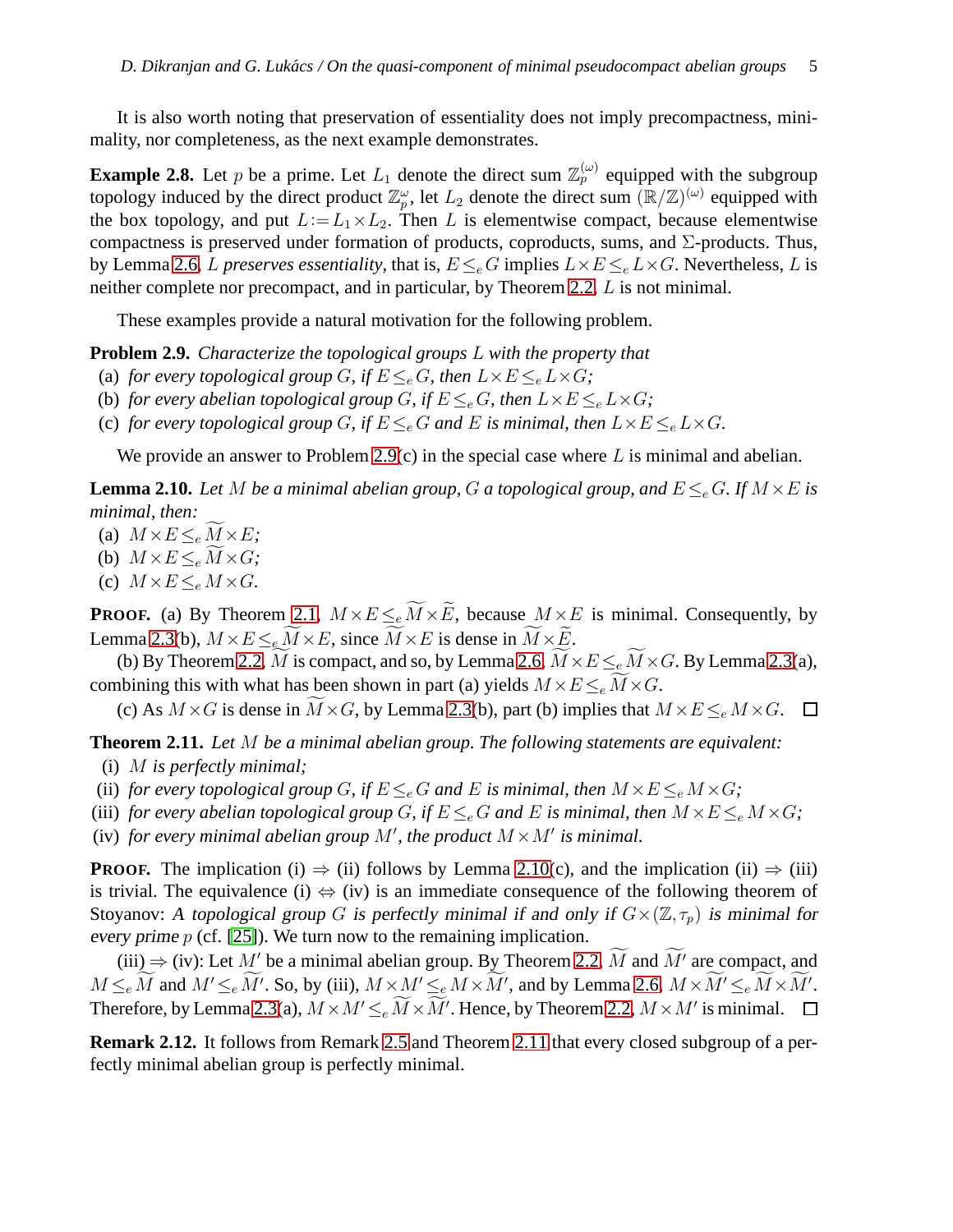## **3. Proof of Theorems [A](#page-2-1) and [B](#page-2-2)**

<span id="page-5-0"></span>We prove Theorem [A](#page-2-1) by establishing the following more elaborate statement.

**Theorem [A](#page-2-1)**′ **.** *Let* A *be an essential subgroup of a connected compact abelian group* C*. Then there exists an abelian group* G *such that*

(a) G *is pseudocompact;*

(b) 
$$
A \cong q(G)
$$
;

(c)  $C \cong q(\widetilde{G}) = (\widetilde{G})_0$ , and in particular, dim  $G = \dim C$ ;

(d) G *is minimal.*

*Furthermore, if* A *is perfectly minimal, then* G *may be chosen to be perfectly minimal.*

We first show how Theorem [A](#page-2-1) follows from Theorem A'.

**PROOF OF THEOREM [A.](#page-2-1)** Sufficiency of the conditions in (a) and (b) follows from Theorem [A](#page-2-1)', while sufficiency of (c) was already shown in [\[8,](#page-7-3) Theorem D']. Thus, we may turn to the necessity of the conditions.

(a) Let G be a minimal pseudocompact abelian group. Then, by Theorem [2.2,](#page-2-4)  $G \leq_{e} \widetilde{G}$ , and thus, by Lemma [2.4,](#page-3-0)  $G \cap q(\widetilde{G}) \leq_e q(\widetilde{G})$ . By Theorem [1.2,](#page-1-2)  $q(G) = q(\widetilde{G}) \cap G$ , and therefore  $q(G) \leq_e q(\widetilde{G})$ .

(b) If G is a perfectly minimal pseudocompact abelian group, then by Remark [2.12,](#page-4-3)  $q(G)$  is also perfectly minimal, and by part (a),  $q(G) \leq_{e} q(G)$ .

(c) Let G be a (perfectly) totally minimal pseudocompact abelian group. Then  $G/q(G)$  is min-imal, and by Theorem [1.3,](#page-1-0)  $q(G)$  is dense in  $q(G)$ . It follows from Remarks [2.5](#page-3-3) and [2.12](#page-4-3) that  $q(G)$ is (perfectly) totally minimal, being a closed subgroup of a (perfectly) totally minimal abelian  $\Box$ group.

We turn now to the proof of Theorem [A](#page-2-1)', and to that end, we recall two technical lemmas.

<span id="page-5-1"></span>**Lemma 3.1.** ([\[8,](#page-7-3) 5.2]) For every infinite cardinal  $\lambda$ , there exists a pseudocompact zero-dimensional group  $H$  such that:

- (i)  $H$  is perfectly totally minimal;
- (ii)  $r_0(H/H) \geq 2^{\lambda}$ .

<span id="page-5-2"></span>**Lemma 3.2.** ([\[8,](#page-7-3) 5.3]) Let  $K_1$  and  $K_2$  be compact topological groups, and let  $h: K_1 \rightarrow K_2$  be a surjective homomorphism such that ker h is  $G_\delta$ -dense in  $K_1$ . Then the graph  $\Gamma_h$  of h is a  $G_\delta$ -dense subgroup of the product  $K_1 \times K_2$ , and in particular,  $\Gamma_h$  is pseudocompact.

**PROOF OF THEOREM [A](#page-2-1)'.** Put  $\lambda = w(C)$ , and let H be the group provided by Lemma [3.1.](#page-5-1) Since  $r_0(\widetilde{H}/H) \ge 2^{\lambda}$ , the quotient  $\widetilde{H}/H$  contains a free abelian group F of rank  $2^{\lambda}$ . As  $|C| \le 2^{\lambda}$ , one may pick a surjective homomorphism  $h_1: F \to C$ . The group C is divisible, because it is com-pact and connected (cf. [\[14,](#page-7-16) 24.25]). Thus,  $h_1$  can be extended to a surjective homomorphism  $h_2: H/H \to C.$ 

Let  $h: \widetilde{H} \to C$  denote the composition of  $h_2$  with the canonical projection  $\widetilde{H} \to \widetilde{H}/H$ . By Theorem [1.1,](#page-0-0) H is  $G_{\delta}$ -dense in  $\widetilde{H}$ , because H is pseudocompact. Thus, ker h is  $G_{\delta}$ -dense in  $\widetilde{H}$ ,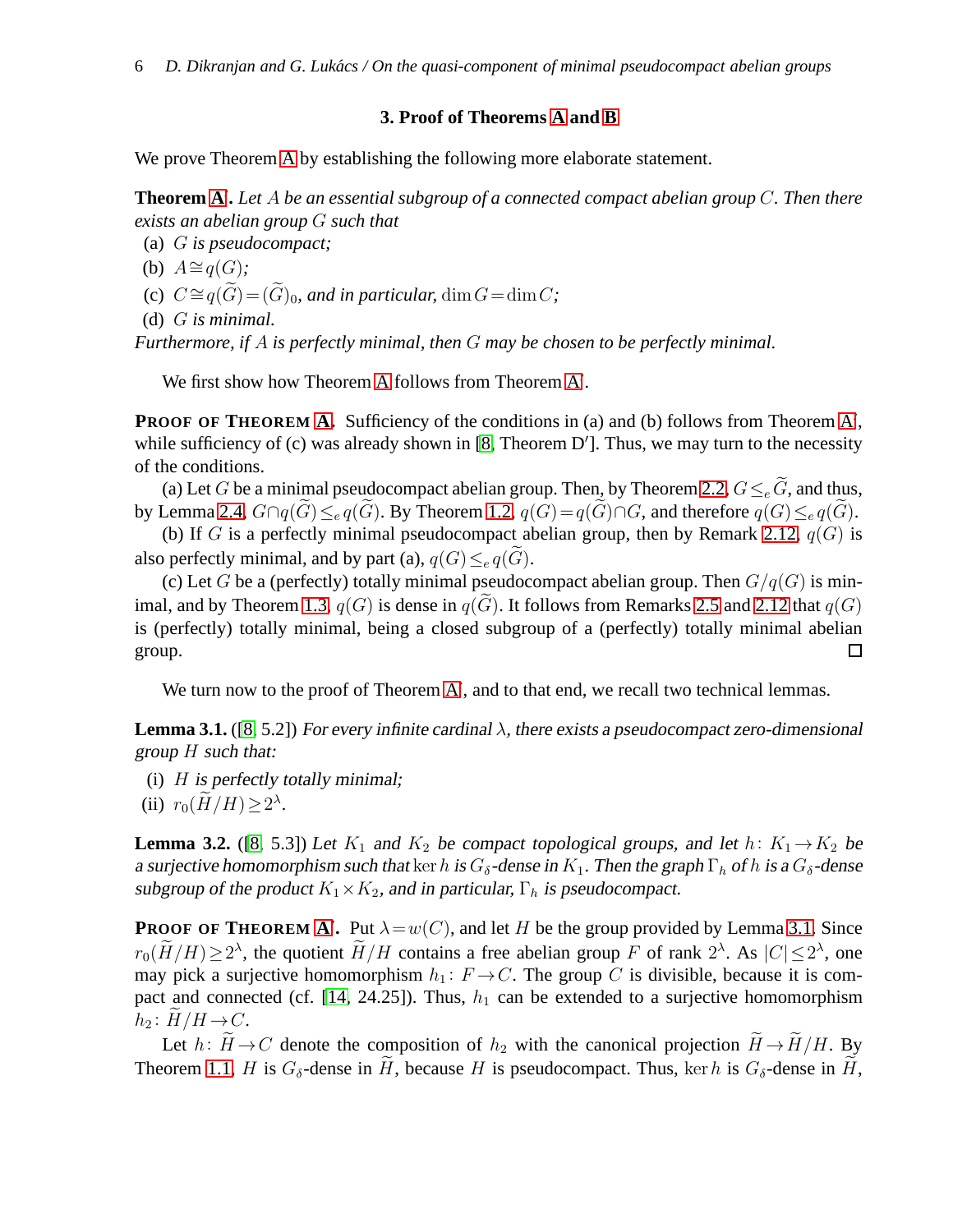because  $H \subseteq \text{ker } h$ . Clearly, h is surjective. Therefore, by Lemma [3.2,](#page-5-2) the graph  $\Gamma_h$  of h is  $G_\delta$ -dense in the product  $H \times C$ .

Put  $G := \Gamma_h + (\{0\} \times A)$ . Since  $\Gamma_h$  is  $G_\delta$ -dense in  $H \times C$  and contained in G, the group G is  $G_{\delta}$ -dense too. Thus,  $\tilde{G} = \tilde{H} \times C$ , and by Theorem [1.1,](#page-0-0) G is pseudocompact. As H is zerodimensional,  $q(\widetilde{G}) = (\widetilde{G})_0 = \{0\} \times C$ , and by Theorem [1.2\(](#page-1-2)a),  $q(G) = q(\widetilde{G}) \cap G = \{0\} \times A$ .

We check now that  $\dim G = \dim C$ . Since G is pseudocompact, by Theorem [1.1,](#page-0-0)  $\widetilde{G} = \beta G$ , and so dim  $G = \dim \beta G = \dim G$  (cf. [\[13,](#page-7-15) 7.1.17]). As H is zero-dimensional and pseudocompact, by Theorem [1.2\(](#page-1-2)b), dim  $H = 0$ . Thus, by Yamanoshita's Theorem, dim  $\tilde{G} = \dim H + \dim C = \dim C$ (cf. [\[27\]](#page-8-8), [\[18,](#page-7-17) Corollary 2], and [\[10,](#page-7-12) 3.3.12]). Therefore,  $\dim G = \dim C$ .

We turn now to minimality properties of G. The group G always contains the product  $H \times A$ . Since C is compact, so is  $A = cl_C A$ , and by Lemma [2.4\(](#page-3-0)a),  $A \leq_e A$ , because  $A \leq_e C$ . Thus, by The-orem [2.2,](#page-2-4) A is minimal, and consequently,  $H \times A$  is minimal, as H is perfectly minimal. Therefore, by Lemma [2.10\(](#page-4-1)b),  $H \times A \leq e \widetilde{H} \times C = \widetilde{G}$ . Hence, by Lemma [2.4\(](#page-3-0)a),  $G \leq e \widetilde{G}$ , and by Theorem [2.2,](#page-2-4) G is minimal.

Suppose now that A is perfectly minimal, and let M' be a minimal abelian group. Then  $H \times A$  is perfectly minimal, and so  $H \times A \times M'$  is minimal. Thus, by Lemma [2.10\(](#page-4-1)b),  $H \times A \times M' \leq_e \widetilde{G} \times \widetilde{M'}$ . Therefore, by Lemma [2.4\(](#page-3-0)a),  $G \times M' \leq_e \widetilde{G} \times \widetilde{M}'$ , because  $G \times M'$  contains  $H \times A \times M'$ . Hence, by Theorem [2.2,](#page-2-4)  $G \times M'$  is minimal. Consequently, by Theorem [2.11,](#page-4-2) G is perfectly minimal, as desired.  $\Box$ 

In preparation for the proof of Theorem [B,](#page-2-2) we recall some remarkable properties of the Pontryagin dual of the discrete group of the rationals. Let  $\mathbb{T}:=\mathbb{R}/\mathbb{Z}$ , and put  $\widehat{\mathbb{Q}}:=$  hom $(\mathbb{Q},\mathbb{T})$ , equipped with the topology of pointwise convergence. The group  $\widehat{\mathbb{Q}}$  is compact, and it is connected, because  $\mathbb Q$  is torsion-free (cf. [\[10,](#page-7-12) 3.3.8]).

<span id="page-6-0"></span>**Lemma 3.3.** ([\[10,](#page-7-12) 3.6.2, 3.6.5]) Let  $\mathbb{Z}^{\perp} := \{ \chi \in \widehat{\mathbb{Q}} \, | \, \chi(\mathbb{Z}) = 0 \}$  denote the annihilator of  $\mathbb Z$  in  $\widehat{\mathbb{Q}}$ .

- (a)  $\mathbb{Z}^{\perp}$  is a compact essential subgroup of  $\widehat{\mathbb{Q}}$ ;
- (b)  $\mathbb{Z}^{\perp} \cong \prod \mathbb{Z}_p$ , and in particular,  $\dim \mathbb{Z}^{\perp} = 0$ ;
- (c)  $\widehat{\mathbb{Q}}/\mathbb{Z}^{\perp} \cong \mathbb{T}$ , and in particular,  $\dim \widehat{\mathbb{Q}} = 1$ .

p∈P

**PROOF OF THEOREM [B.](#page-2-2)** Suppose that  $n < \omega$ . Put  $C_n := (\widehat{\mathbb{Q}})^n$  and  $A_n := (\mathbb{Z}^{\perp})^n$ . By Lemma [3.3,](#page-6-0)  $\mathbb{Z}^{\perp}$  is a compact essential subgroup of  $\widehat{\mathbb{Q}}$ . Thus, by applying Lemmas [2.6](#page-3-1) and [2.3\(](#page-3-2)a) repeatedly, one obtains that  $A_n$  is a compact essential subgroup of  $C_n$ . It follows from Lemma [3.3](#page-6-0) and Yamanoshita's Theorem that  $\dim C_n=n$  (cf. [\[27\]](#page-8-8), [\[18,](#page-7-17) Corollary 2], and [\[10,](#page-7-12) 3.3.12]). By Theorem [A](#page-2-1)', there exists a perfectly minimal pseudocompact group  $G_n$  such that  $A_n \cong q(G_n)$ ,  $C_n \cong q(\widetilde{G}_n)$ , and  $\dim G_n = \dim C_n = n$ . Clearly,  $q(G_n)$  is not only not dense, but in fact it is closed in  $q(G_n)$ .

For  $n = \omega$ , put  $G_{\omega} = G_1 \times \mathbb{T}^{\omega}$ . Then  $\dim G_{\omega} \ge \omega$ , and  $q(G_{\omega}) = q(G_1) \times \mathbb{T}^{\omega} \cong \mathbb{Z}^{\perp} \times \mathbb{T}^{\omega}$ , while

$$
q(\widetilde{G}_{\omega}) = (\widetilde{G}_{\omega})_0 = (\widetilde{G}_1 \times \mathbb{T}^{\omega})_0 = (\widetilde{G}_1)_0 \times \mathbb{T}^{\omega} \cong \widehat{\mathbb{Q}} \times \mathbb{T}^{\omega}.
$$

Thus,  $q(G_\omega)$  is not dense in  $q(\widetilde{G}_\omega)$ , as required. The last statement follows from Theorem [1.3.](#page-1-0)  $\Box$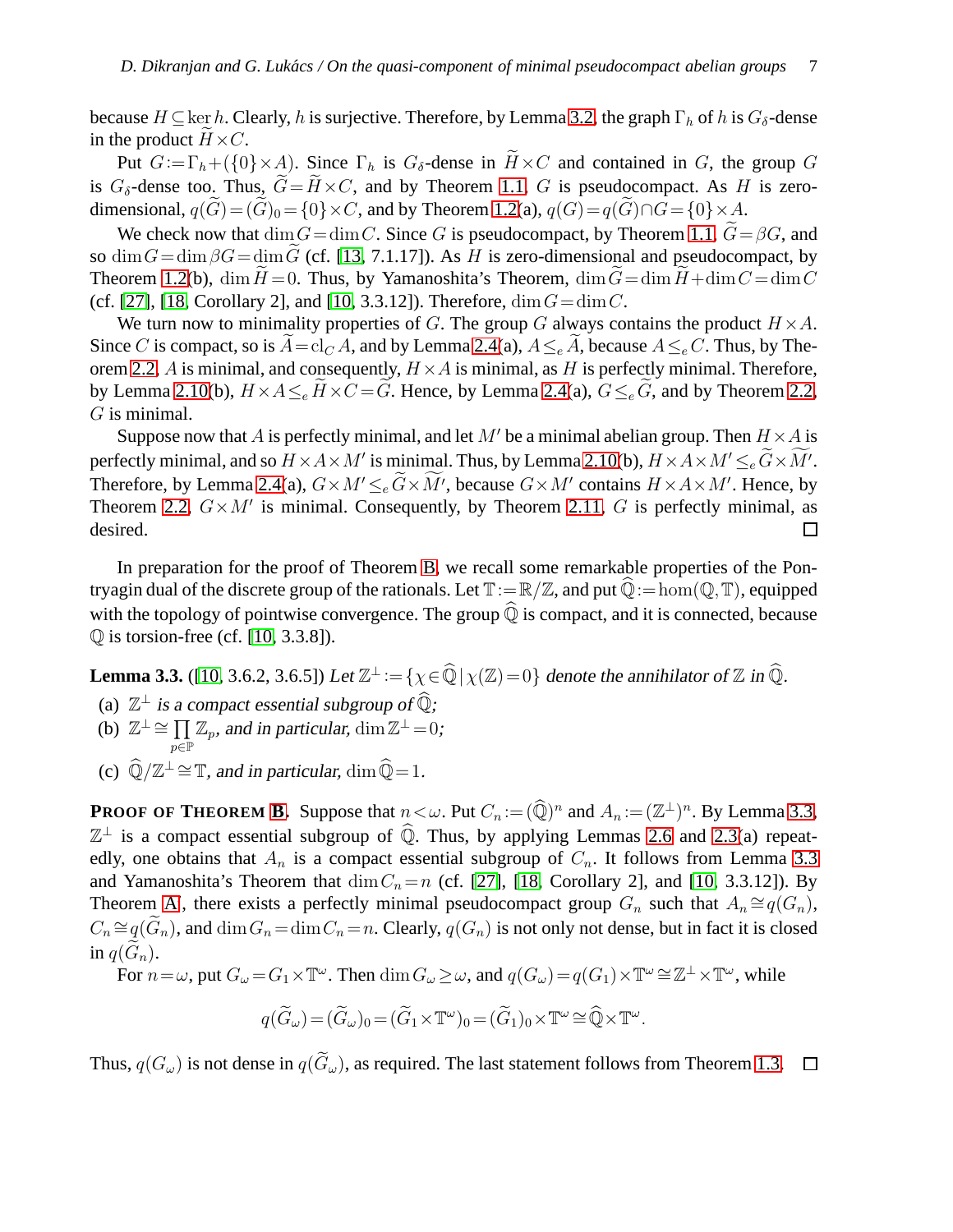## **Acknowledgements**

We are grateful to Karen Kipper for her kind help in proofreading this paper for grammar and punctuation. We wish to thank the anonymous referee for the constructive comments that led to an improved presentation of this paper.

### **References**

- <span id="page-7-11"></span><span id="page-7-6"></span>[1] B. Banaschewski. Minimal topological algebras. *Math. Ann.*, 211:107–114, 1974.
- [2] W. W. Comfort and G. Lukács. Locally precompact groups: (local) realcompactness and connectedness. *J. Lie Theory*, 20:347–374, 2010.
- <span id="page-7-1"></span><span id="page-7-0"></span>[3] W. W. Comfort and J. van Mill. Concerning connected, pseudocompact abelian groups. *Topology Appl.*, 33(1):21–45, 1989.
- <span id="page-7-4"></span>[4] W. W. Comfort and K. A. Ross. Pseudocompactness and uniform continuity in topological groups. *Pacific J. Math.*, 16:483–496, 1966.
- <span id="page-7-8"></span>[5] D. Dikranjan. Connectedness and disconnectedness in pseudocompact groups. *Rend. Accad. Naz. Sci. XL Mem. Mat. (5)*, 16:211–221, 1992.
- [6] D. Dikranjan. Dimension and connectedness in pseudo-compact groups. *C. R. Acad. Sci. Paris Ser. I Math. ´* , 316(4):309–314, 1993.
- <span id="page-7-5"></span><span id="page-7-3"></span>[7] D. Dikranjan. Zero-dimensionality of some pseudocompact groups. *Proc. Amer. Math. Soc.*, 120(4):1299–1308, 1994.
- <span id="page-7-9"></span>[8] D. Dikranjan and G. Lukács. On zero-dimensionality and the connected component of locally pseudocompact groups. *Proc. Amer. Math. Soc.*, 139(8):2995–3008, 2011.
- [9] D. Dikranjan and I. R. Prodanov. Totally minimal topological groups. *Annuaire Univ. Sofia Fac. Math. Méc.*, 69:5–11 (1979), 1974/75.
- <span id="page-7-12"></span>[10] D. Dikranjan, I. R. Prodanov, and L. N. Stoyanov. *Topological groups*, volume 130 of *Monographs and Textbooks in Pure and Applied Mathematics*. Marcel Dekker Inc., New York, 1990. Characters, dualities and minimal group topologies.
- <span id="page-7-10"></span><span id="page-7-7"></span>[11] D. Do¨ıtchinov. Produits de groupes topologiques minimaux. *Bull. Sci. Math. (2)*, 96:59–64, 1972.
- [12] V. Eberhardt, S. Dierolf, and U. Schwanengel. On the product of two (totally) minimal topological groups and the three-space-problem. *Math. Ann.*, 251(2):123–128, 1980.
- <span id="page-7-15"></span>[13] R. Engelking. *General topology*, volume 6 of *Sigma Series in Pure Mathematics*. Heldermann Verlag, Berlin, second edition, 1989. Translated from the Polish by the author.
- <span id="page-7-16"></span><span id="page-7-14"></span>[14] E. Hewitt and K. A. Ross. *Abstract harmonic analysis*. Academic Press Inc., Publishers, New York, 1963.
- [15] K. H. Hofmann and S. A. Morris. *The Lie theory of connected pro-Lie groups*, volume 2 of *EMS Tracts in Mathematics*. European Mathematical Society (EMS), Zürich, 2007. A structure theory for pro-Lie algebras, pro-Lie groups, and connected locally compact groups.
- <span id="page-7-13"></span>[16] G. Luk´acs. *Compact-like topological groups*, volume 31 of *Research and exposition in Mathematics*. Heldermann Verlag, Berlin, 2009.
- <span id="page-7-2"></span>[17] M. G. Megrelishvili. G-minimal topological groups. In *Abelian groups, module theory, and topology (Padua, 1997)*, volume 201 of *Lecture Notes in Pure and Appl. Math.*, pages 289–299. Dekker, New York, 1998.
- <span id="page-7-17"></span>[18] P. S. Mostert. Sections in principal fibre spaces. *Duke Math. J.*, 23:57–71, 1956.